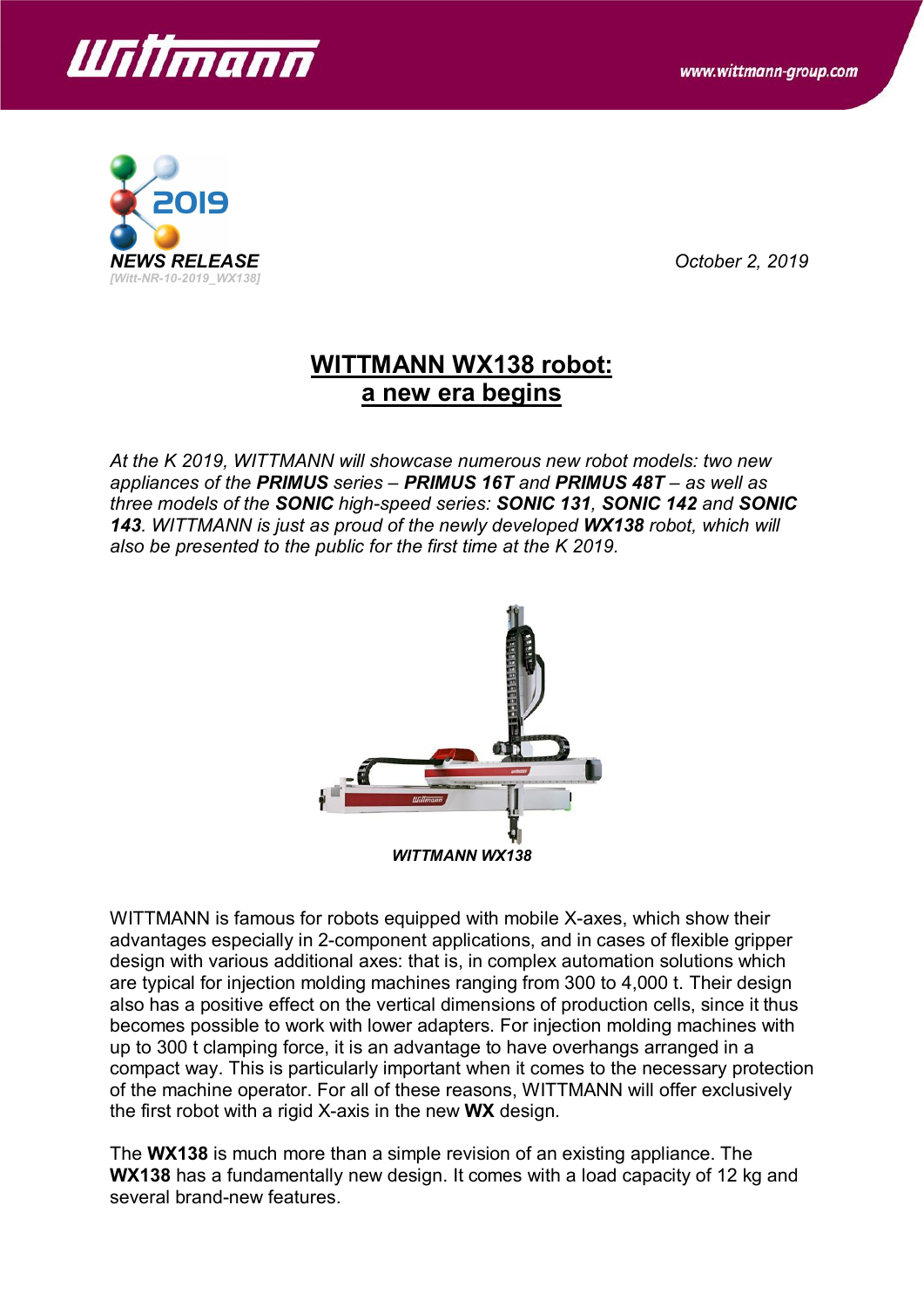

The demolding stroke (X-axis) is available in a range from 620 to 920 mm and is driven in an innovative way by an internal belt. In this way, the drive unit is completely concealed inside the profile of the demolding axis, and the moving loads have been reduced by 30%. The vertical stroke ranging from 800 to 1,200 mm offers sufficient flexibility for using the **WX138** in insider cells as well as on injection molding machines with 300 t clamping force. Another feature worth mentioning is the dramatically increased rigidity of the vertical profile, which has been developed inhouse by WITTMANN. Compared to similar systems, the rigidity in the direction of the demolding stroke has been increased by 50%, and in the direction of the main carrier (Z-axis) by 100%. Moreover, the appliance's sophisticated design offers the advantages of internal cable routing and protection of the vertical drive. The main axis (Z) comes with the same design as the demolding stroke and integrates the drive unit inside the steel profile in the same way. The steel profile has also been developed by WITTMANN and houses the energy supply as well as the drive. In this way, all moving components are optimally shielded against coming into contact with the operator. Together with the compact control cabinet, whose space requirements behind the Z-axis are less than 130 mm, the overall design of the **WX138** ensures that the robot can be operated very easily and protected in line with CE principles.

In developing this appliance, WITTMANN has paid special attention to designing a cost-efficient system which is not limited to just the robot itself, but also includes the necessary protective elements. On the whole, this opens up an even wider field of application for the **WX138** on all kinds of injection molding machines.



*WITTMANN WX138*

Like all **WX** appliances, the **WX138** also operates with the new WITTMANN **R9** control system. Its 10.1" touch-display offers all features of an efficient control center, including the creation of robot sequences and the ability to exchange data with other appliances via OPC-UA.

The **WX138** from WITTMANN will be available for delivery from the end of 2019.

------------------------------